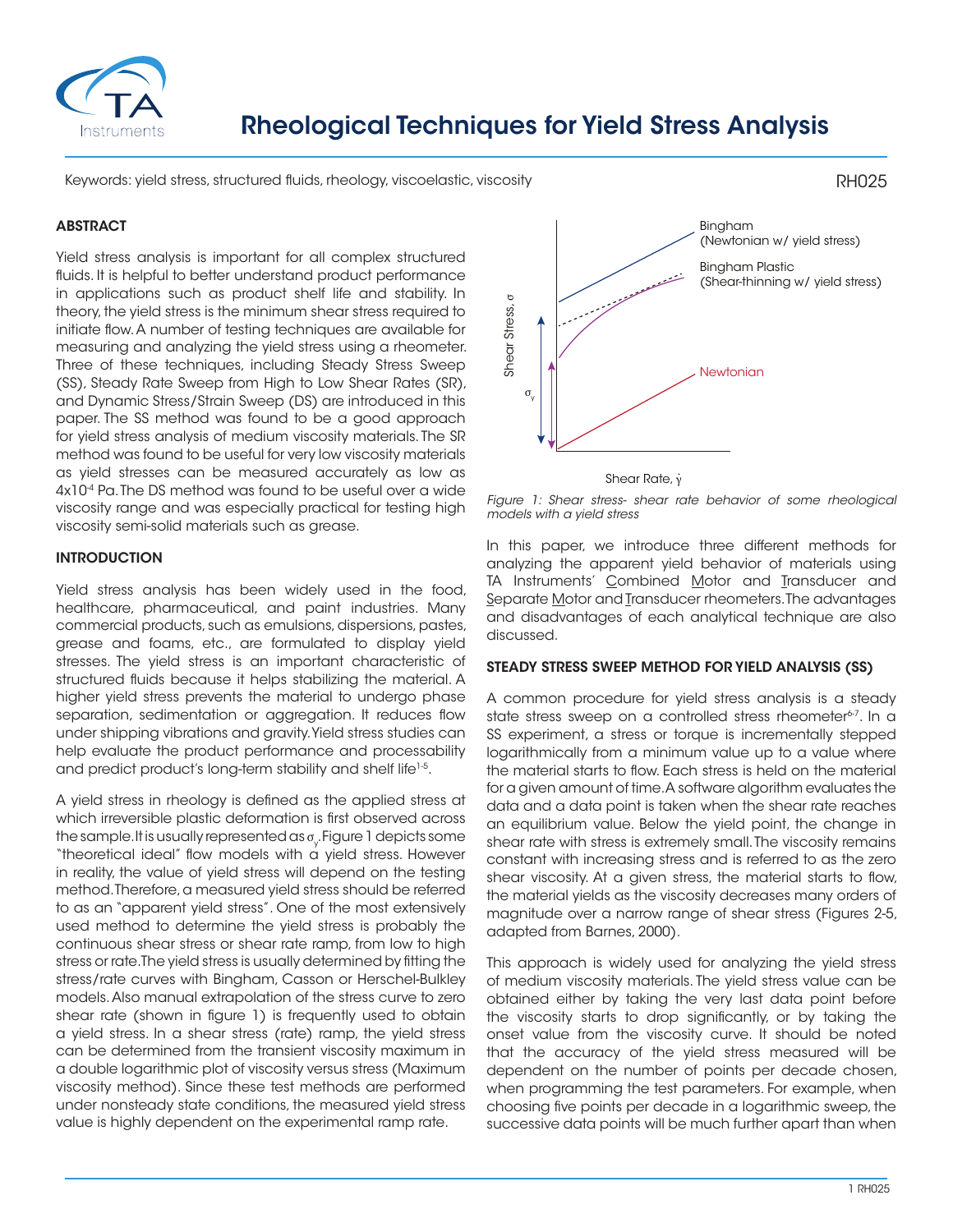

choosing ten points per decade. Therefore, collecting more data points per decade provides a more accurate yield stress, if the material remains stable during the test.

The challenge for the steady state stress sweep method are low and high viscosity materials. The yield stress of some low viscosity suspensions/dispersions (e.g., orange juice) can be extremely low and the smallest incremental amount of stress added might dramatically alter the measured result. In a stress sweep test, it is possible to step beyond the yield stress of the sample from one data point to the next (Figure 6). In addition, while testing high viscosity semisolid materials, such as grease or paste, wall slippage might occur between the geometry and the sample. This greatly affects the measurement accuracy and reproducibility (Figure 7), and is difficult to eliminate even if serrated or crosshatched test fixtures are used. Therefore, two other analytical techniques for yield analysis are discussed and compared to the stress sweep method.

## STEADY RATE SWEEP METHOD FOR YIELD ANALYSIS (SR)

Some low viscosity suspensions or dispersions (e.g., orange juice, ink, or milk) have very low yield stress values that require the rheometer to operate close to the low-end torque specification. These yield stress values cannot be easily determined using the stress sweep method, even if small torque increment steps were applied. Furthermore, can loading of the sample damage the weak structure before the test begins.

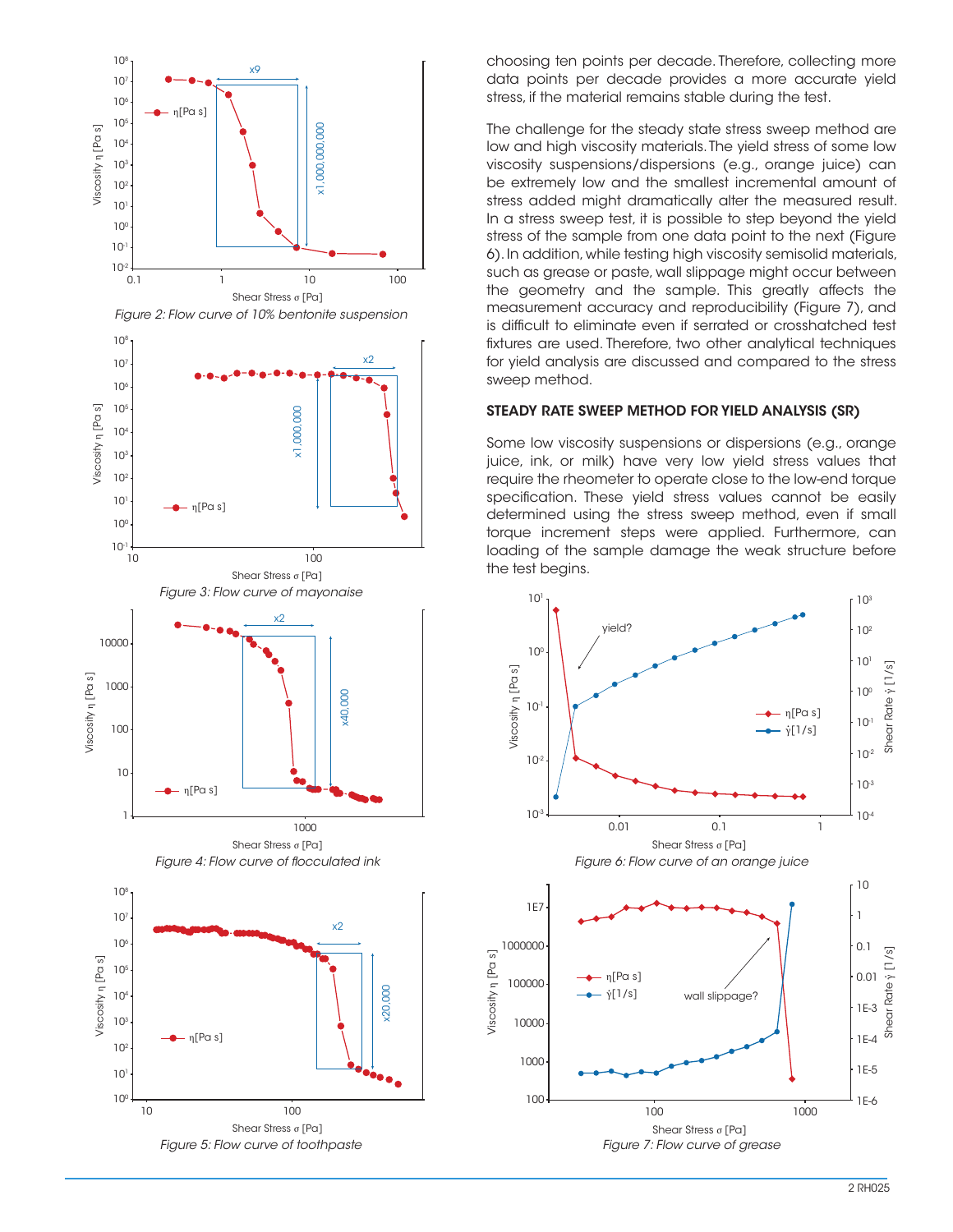To overcome these limitations, a steady state flow shear rate sweep test can be used to analyze the yield behavior of these materials. When performing this test, the sample can be loaded either onto a cone-plate, parallel plate or cup/ bob geometry. The shear rate is controlled during the test, and is stepped down logarithmically from high (e.g., 10  $1/s$  or 100  $1/s$ ) to low (e.g.,  $10<sup>5</sup> 1/s$ ) values. When the yield point has been reached, the stress on the sample reaches a plateau and becomes independent of rate. Concomitantly, the "apparent" viscosity  $(\eta_{\alpha})$  of the sample goes to infinity with decreasing shear rate (Figure 8 and Figure 9).

The viscosity is defined as:

$$
\eta = \frac{o}{\dot{\gamma}} \tag{1}
$$

When  $\sigma$  =  $\sigma_{\!\scriptscriptstyle\gamma}$  (yield stress), then

$$
\eta_a = \sigma_y \frac{1}{\dot{\gamma}} \tag{2}
$$

and in the double logarithmic plot

$$
\log \eta_a = k - \log \dot{\gamma} \tag{3}
$$

the "apparent" viscosity decreases with the rate at a slope of -1.







*Figure 9: Yield stress analysis of orange juice*

The shear rate sweep test can be easily performed on both CMT and SMT rheometers and shows excellent performance when analyzing the yield behavior of low viscosity materials. The benefit of this test method is that by sweeping the shear rate from high to low, all sample history from loading is eliminated. The measurement results show good reproducibility. Table 1 lists the yield stresses of some low viscosity samples. The yield stress can be measured accurately as low as  $4x10^4$  Pa.

*Table 1: Yield stress of some low viscosity materials*

| <b>SAMPLE</b>        | <b>YIELD STRESS</b><br>[Pa] | <b>YIELD TORQUE</b><br>$\left[\mu Nm\right]$ |
|----------------------|-----------------------------|----------------------------------------------|
| Blue ink             | 0.3                         | 18.0                                         |
| Orange juice         | 0.01                        | 0.6                                          |
| Fat free milk        | 0.00044                     | 0.02                                         |
| Pectin Solution 0.1% | 0.04                        | 1.5                                          |
| Xanthan gum 0.1%     | 0.01                        | በ 4                                          |

# DYNAMIC STRESS/STRAIN SWEEP METHOD FOR YIELD ANALYSIS (DS)

The conventional stress sweep test method for determining yield stress is challenged by high viscosity materials such as greases and pastes. With increasing stress wall slippage is observed, even when crosshatched or serrated plates are used. Many publications in the literature deal with the problem of wall slippage during yield stress analysis 8-12. When slippage occurs, the measured yield stress is lower than the actual yield stress of the sample and the test results are usually poorly reproducible.

The dynamic oscillation stress/strain sweep test is an alternative method to analyze the yield behavior of high viscosity materials. To perform this test, cone-plate or a plateplate geometries are used predominately. The results are best viewed in a double logarithmic plot of the storage modulus (G') as function of oscillation stress. The yield stress is the critical stress at which irreversible plastic deformation occurs. In figures 10-13 the yield stresses are taken as the onset value of the modulus curves.

The dynamic stress/strain sweep method can be used for materials with wide ranges of viscosities. The test can be performed on both controlled stress and controlled strain rheometers. Since the measurements are mostly done in the linear viscoelastic region of the material, the wall slippage problem is minimized, especially when crosshatched, serrated or sandblasted test fixtures are used. In general the dynamic strain/stress sweep shows excellent reproducibility.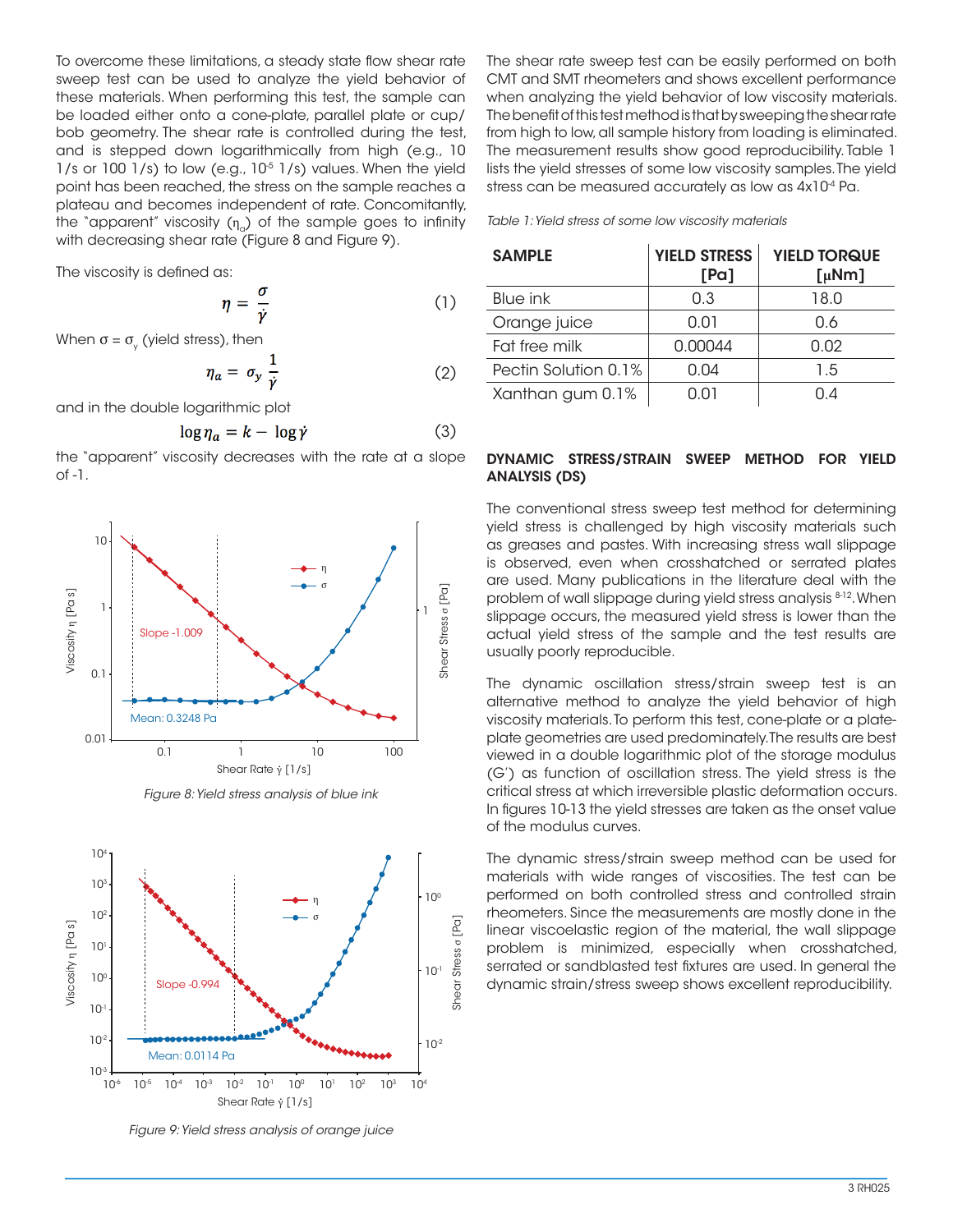



Stress Amplitude σ [Pa]

0.1 1 10

## **CONCLUSIONS**

— 1000<br>0.1

Yield stress analysis is important in many areas such as the food, paint, and pharmaceutical industries. The traditional approach to measure yield stress is to run a steady stress sweep experiment on a controlled stress rheometer. This test method performs well for medium viscosity suspensions and dispersions. However, it has certain limitations when testing low and high viscosity materials.

The steady state shear rate sweep method allows good yield stress measurements to be performed with excellent reproducibility on low viscosity solutions.

Dynamic oscillation stress/strain sweeps are another option for yield stress analysis. This method minimizes wall slip effects and provides good measurement reproducibility.

Even though yield stress determinations by different methods give different results and these can only be viewed as "apparent yield stress values", yield stress test methods are still a valuable tool to characterize structured fluids. Yield stress values can be correlated to material processing and end use properties and can be used to rank products' performance. Additionally, yield stress test methods are easily performed within a reasonable time frame, and in general show good reproducibility.

### ACKNOWLEDGEMENT

This paper was written by Tianhong (Terri) Chen, TA Instruments, New Castle, Delaware, USA